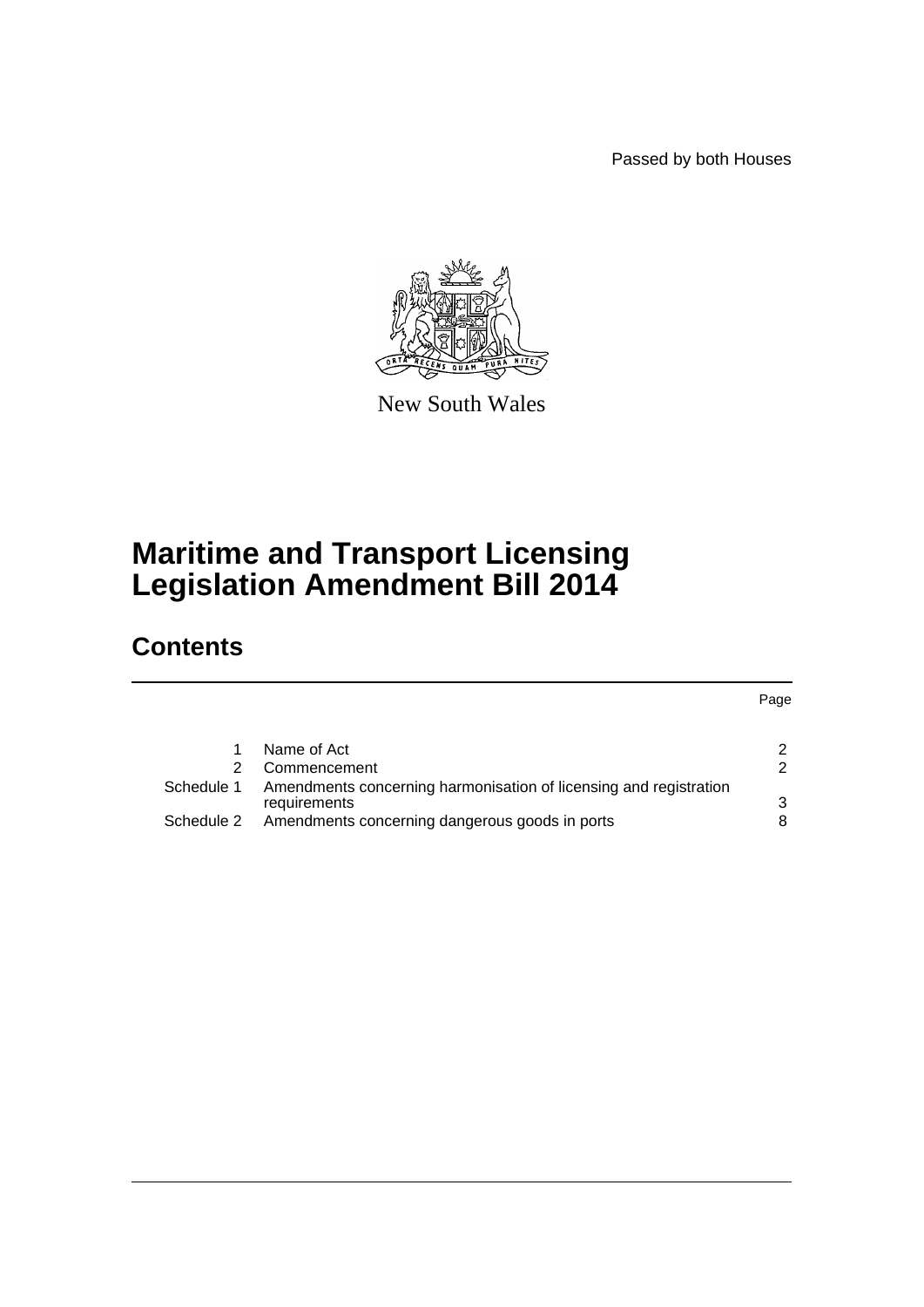*I certify that this PUBLIC BILL, which originated in the LEGISLATIVE COUNCIL, has finally passed the LEGISLATIVE COUNCIL and the LEGISLATIVE ASSEMBLY of NEW SOUTH WALES.*

*Legislative Council 2014* *Clerk of the Parliaments*



New South Wales

# **Maritime and Transport Licensing Legislation Amendment Bill 2014**

Act No , 2014

An Act to amend certain marine and transport legislation to provide for the harmonisation of boat and vehicle licensing and registration requirements and the management of dangerous goods in ports.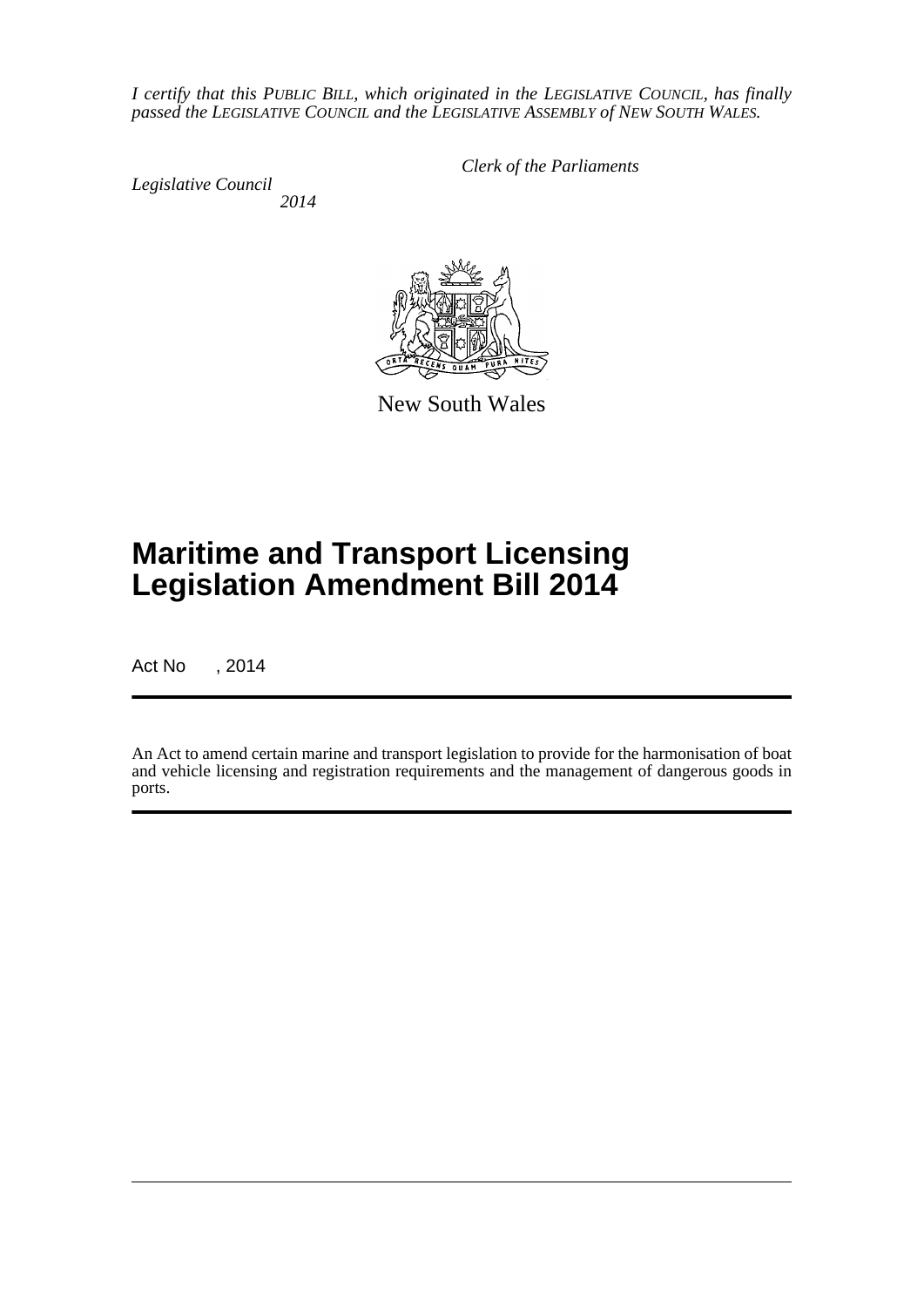## <span id="page-2-0"></span>**The Legislature of New South Wales enacts:**

### **1 Name of Act**

This Act is the *Maritime and Transport Licensing Legislation Amendment Act 2014*.

### <span id="page-2-1"></span>**2 Commencement**

- (1) This Act commences on a day or days to be appointed by proclamation, except as provided by subsection (2).
- (2) Schedule 2 commences on the date of assent to this Act.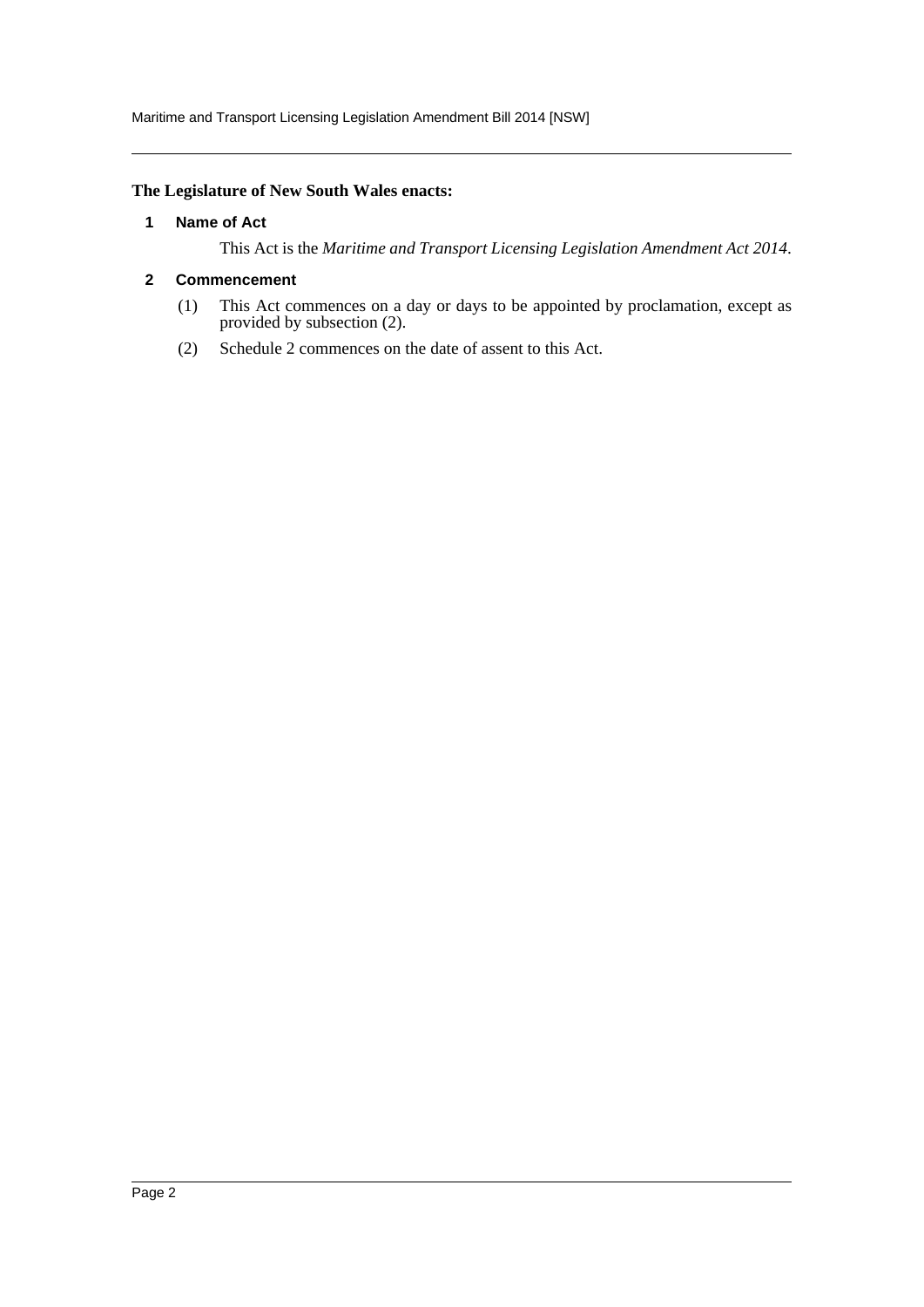# <span id="page-3-0"></span>**Schedule 1 Amendments concerning harmonisation of licensing and registration requirements**

# **1.1 Marine Safety Act 1998 No 121**

## **[1] Section 4 Definitions**

Insert in alphabetical order in section 4 (1):

*responsible licensing official*, in relation to a marine safety licence, means:

- (a) RMS, in the case of any of the following kinds of licences:
	- (i) a boat driving licence—being a marine safety licence to operate a power-driven recreational vessel that is required by Division 5 of Part 5,
	- (ii) a vessel registration certificate—being a marine safety licence for a vessel that is required by Division 2 of Part 5, and
- (b) the Minister, in any other case.

## **[2] Sections 30, 31 (3) and (4), 38, 40, 50 (4), 52 and 64 (2) (c)**

Omit "Minister" wherever occurring. Insert instead "responsible licensing official".

#### **[3] Section 30 Grant of licences**

Insert after section 30 (2):

(3) Without limiting subsection (1) or (2), a boat driving licence may be granted by including it on a driver licence granted in accordance with statutory rules made under the *Road Transport Act 2013*.

**Note.** Section 57A of the *Road Transport Act 2013* enables the statutory rules under that Act to make provision for the granting of driver licences under that Act that include boat driving licences. The section provides that such combined licences have effect as both driver licences and boat driving licences for the purposes of the road transport legislation and marine legislation.

#### **[4] Section 33 Duration of licence**

Insert after section 33 (1):

(1A) If a boat driving licence is to be included on a driver licence granted under the *Road Transport Act 2013*, RMS (as the responsible licensing official for a boat driving licence) may alter the period during which the boat driving licence is in force so as to align it with the period during which the driver licence is in force.

#### **[5] Section 110 Suspension of marine safety licence pending investigation**

Omit "If the Minister has ordered an investigation under this Division", "Minister may" and "Minister has reason" from section 110 (1).

Insert instead "If an investigation has been ordered under this Division", "responsible licensing official may" and "responsible licensing official has reason", respectively.

### **[6] Section 110 (3)**

Omit "Minister" wherever occurring. Insert instead "responsible licensing official".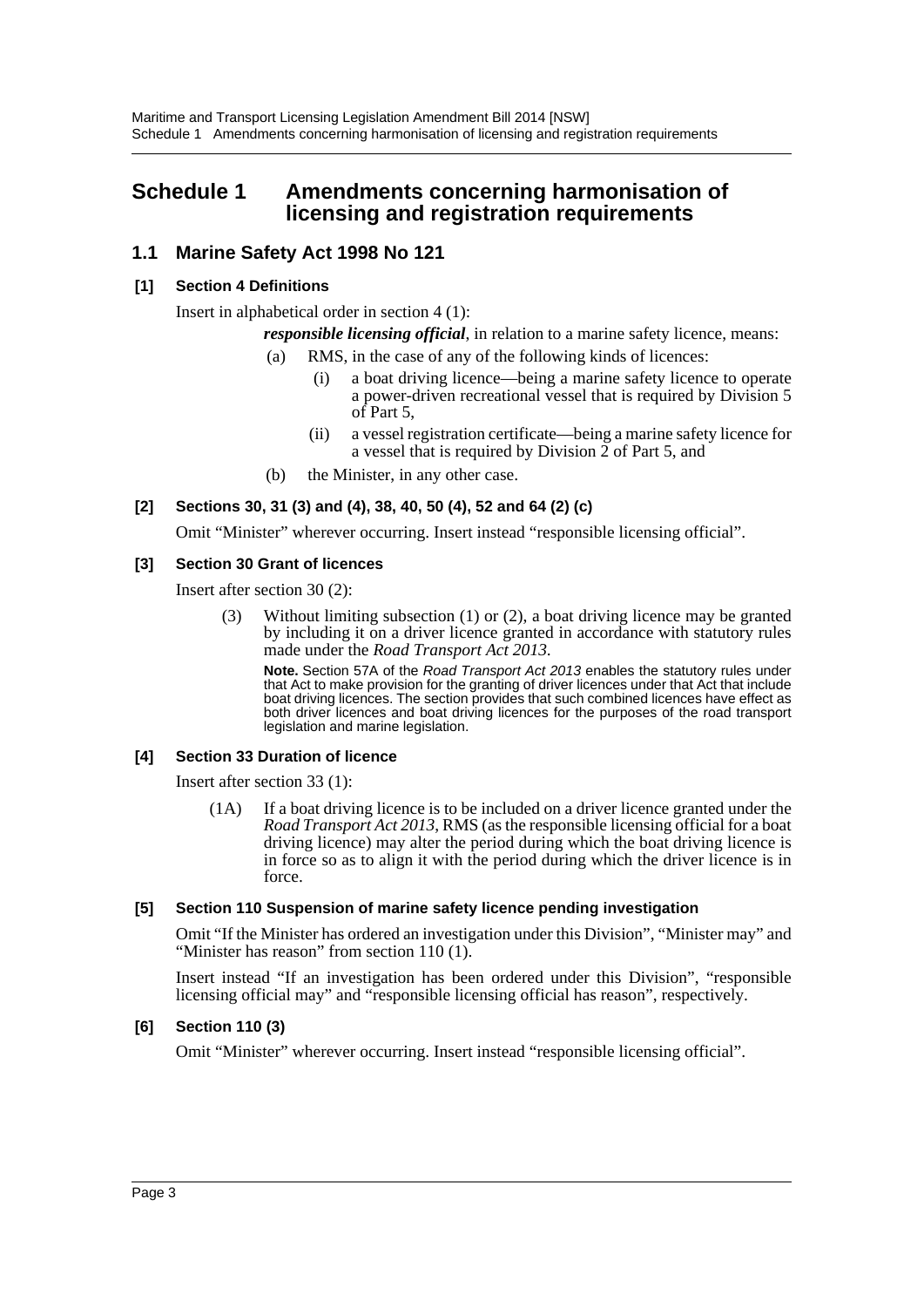## **[7] Section 111 Action by Minister following report of investigation**

Insert after section 111 (2):

(2A) If RMS is the responsible licensing official for a marine safety licence rather than the Minister, the Minister may require RMS to take action for the purposes of subsection (2) in connection with that licence.

## **[8] Section 111 (3)**

Insert "(or requiring action to be taken)" after "action".

# **[9] Section 111 (5)**

Insert "or RMS (as the case requires)" after "Minister".

- **[10] Section 133 Proof of certain matters not required** Insert ", RMS" after "Minister" where firstly occurring in section 133 (1).
- **[11] Section 133 (1) (c) and (2) (a)** Insert "or RMS" after "Minister" wherever occurring.
- **[12] Section 134 Service of instruments (except in proceedings for offences)** Insert "or RMS" after "Minister" in section 134 (1) (c).

# **[13] Section 139 Exemptions**

Omit "or other" wherever occurring in section 139 (2) and (3). Insert instead ", RMS or other".

# **[14] Schedule 4 Savings, transitional and other provisions**

Insert at the end of the Schedule with appropriate Part and clause numbering:

# **Part Provisions consequent on enactment of Maritime and Transport Licensing Legislation Amendment Act 2014**

# **Application of amendments transferring licensing functions to RMS**

- (1) The *transfer day* for the purposes of this clause is the day on which RMS becomes the responsible licensing official for a boat driving licence and vessel registration certificate (a *relevant licence*) by virtue of the amendments made to this Act by the *Maritime and Transport Licensing Legislation Amendment Act 2014*.
- (2) The following provisions have effect on and from the transfer day:
	- (a) any application for the grant of a relevant licence made (but not yet determined) before the transfer day is to be determined by RMS,
	- (b) any right or liability of the Minister in relation to a relevant licence (or an application for such a licence) becomes by virtue of this clause a right or liability of RMS,
	- (c) all proceedings relating to a right or liability of the Minister in relation to a relevant licence (or an application for such a licence) commenced before the transfer day by or against the Minister that are pending immediately before the transfer day are taken to be proceedings pending by or against RMS,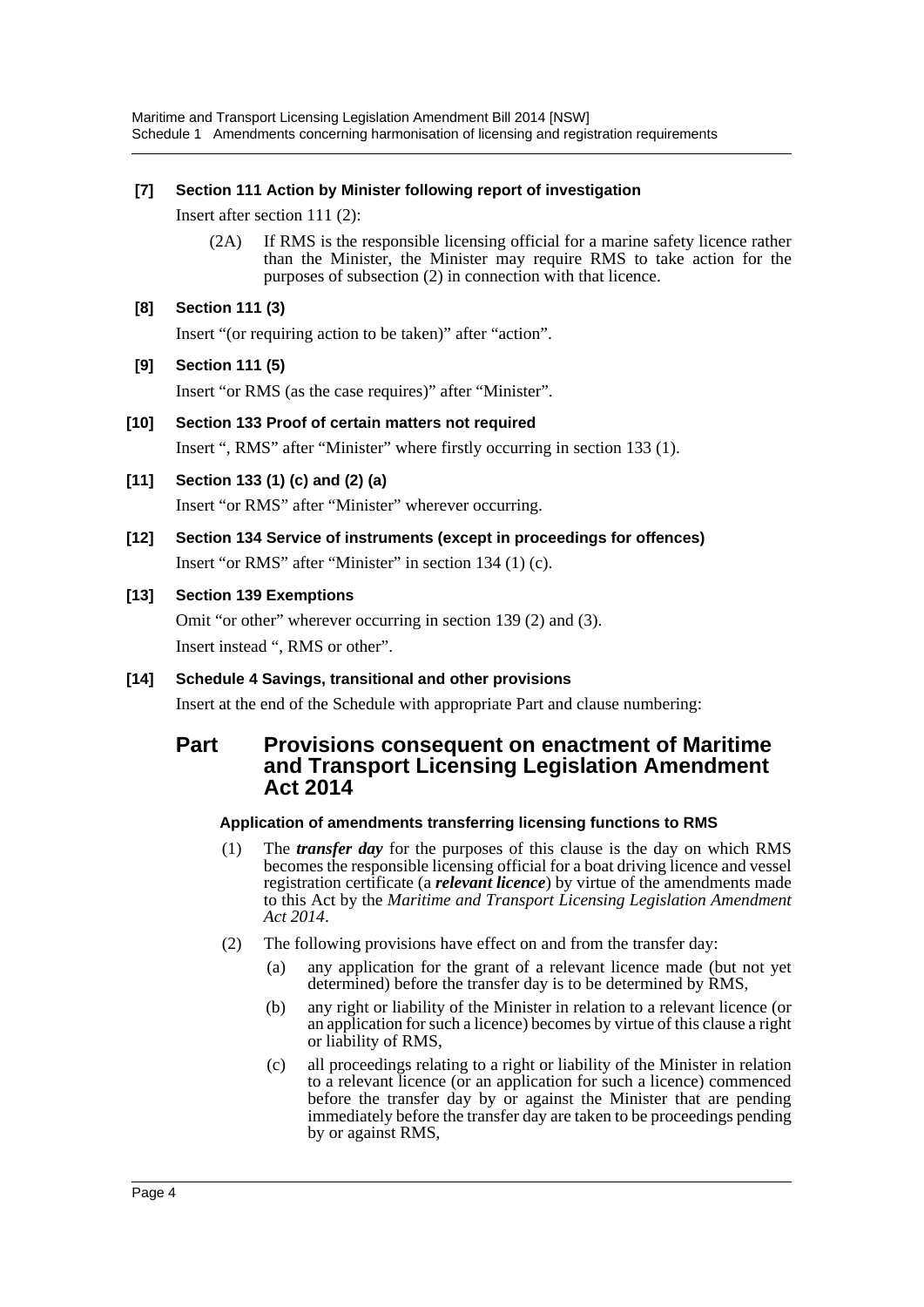- (d) any act, matter or thing done or omitted to be done in relation to a relevant licence (or an application for such a licence) before the transfer day by, to or in respect of the Minister is (to the extent that the act, matter or thing has any force or effect) taken to have been done or omitted by, to or in respect of RMS,
- (e) RMS has all the entitlements and obligations of the Minister in relation to a relevant licence (or an application for such a licence) that the Minister would have had but for the transfer of the Minister's functions to RMS, whether or not those entitlements and obligations were actual or potential at the time the transfer took effect,
- (f) a reference in any instrument made under any Act or in any document of any kind to the Minister is (to the extent that it relates to a relevant licence or an application for such a licence, but subject to this clause) to be read as, or as including, a reference to RMS.
- (3) The Minister is authorised to provide RMS with any documents or other information obtained or held by or on behalf of the Minister in connection with relevant licences (or applications for such licences) for the purpose of facilitating the exercise by RMS of functions that are conferred or imposed on it by subclause (2).
- (4) The operation of this clause (or the provision of documents or other information under this clause) is not to be regarded as:
	- (a) a breach of contract or confidence or otherwise as a civil wrong, or
	- (b) a breach of any contractual provision prohibiting, restricting or regulating the assignment or transfer of assets, rights or liabilities, or
	- (c) giving rise to any remedy by a party to a contract or instrument, or as causing or permitting the termination of any contract or instrument, because of a change in the beneficial or legal ownership of any asset, right or liability, or
	- (d) an event of default under any contract or instrument.
- (5) In this clause:

*liabilities* means any liabilities, debts or obligations (whether present or future, whether vested or contingent and whether personal or assignable). *rights* means any rights, powers, privileges or immunities (whether present or future, whether vested or contingent and whether personal or assignable).

# **1.2 Marine Safety (General) Regulation 2009**

**[1] Clauses 37 (5) and (6), 53 (1) and (3), 54, 55, 56 (1), 60 (4), 61 (2) (c), 62, 66A, 77 (2) and (3), 78 (1), 80 (2) and (3), 80A (2) (d), 80D (g), 80E, 80G (f) and 80H**

Omit "Minister" wherever occurring. Insert instead "responsible licensing official".

## **[2] Clause 63 Hull identification number requirements**

Omit "the Minister or the RMS" from clause 63 (3).

Insert instead "the responsible licensing official".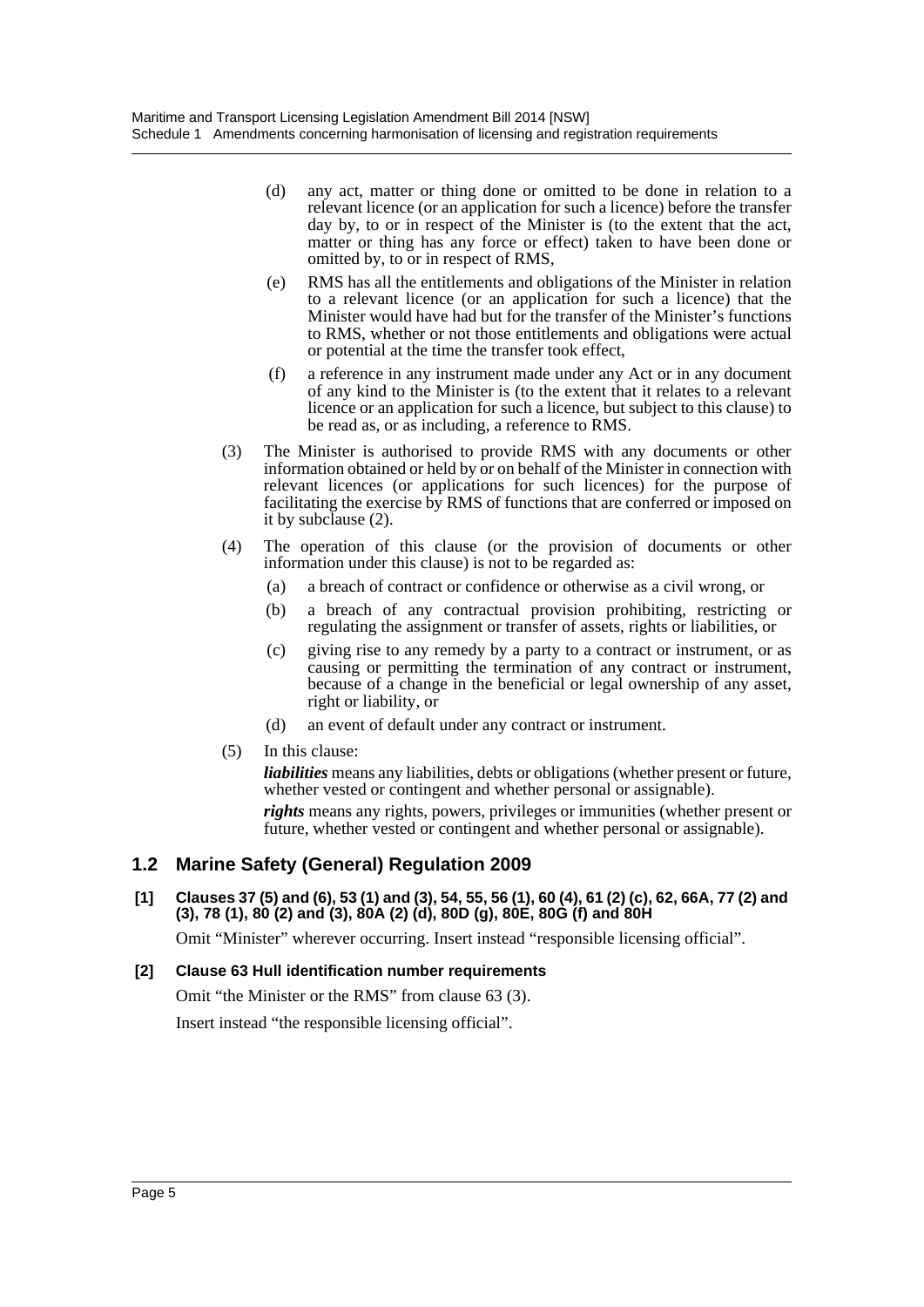# **1.3 Road Transport Act 2013 No 18**

## **[1] Section 4 Definitions**

Insert in alphabetical order in section 4 (1):

*boat driving licence* means a marine safety licence to operate a power-driven recreational vessel that is required by Division 5 of Part 5 of the *Marine Safety Act 1998*.

## **[2] Section 55 Photographs to which this Part applies**

Insert "(including a driver licence that includes a boat driving licence)" after "driver licence" in section 55 (a).

## **[3] Section 55 (f)**

Insert at the end of section 55 (e):

, and

(f) photographs in the possession of the Authority that were taken or provided for the purposes of applications for the issue of a marine safety licence under the *Marine Safety Act 1998*.

## **[4] Section 56 Purposes for which photographs may be kept and used**

Insert "(including a driver licence that includes a boat driving licence)" after "driver licence" in section 56 (1) (a).

## **[5] Section 56 (1) (a) (vii)**

Insert after section 56 (1) (a) (vi):

(vii) a marine safety licence under the *Marine Safety Act 1998*,

## **[6] Section 56 (1) (b)**

Insert "(including a driver licence that includes a boat driving licence)" after "driver licence".

## **[7] Section 57A**

Insert before section 58:

## **57A Inclusion of boat driving licences on driver licences**

- (1) The statutory rules may make provision for or with respect to the granting of driver licences under this Act that include boat driving licences (*combined licences*).
- (2) The following provisions apply with respect to a combined licence:
	- (a) the combined licence has effect for the purposes of the road transport legislation and marine legislation as both a driver licence and a boat driving licence of the classes or kinds specified on the licence,
	- (b) the holder of a combined licence is not excused from any requirement under legislation to carry, produce, deliver or surrender a driver licence or boat driving licence that is included on a combined licence merely because the combined licence also includes another licence to which the requirement is not directed,
	- (c) the variation, suspension, cancellation, surrender, confiscation or downgrading of one of the licences included on a combined licence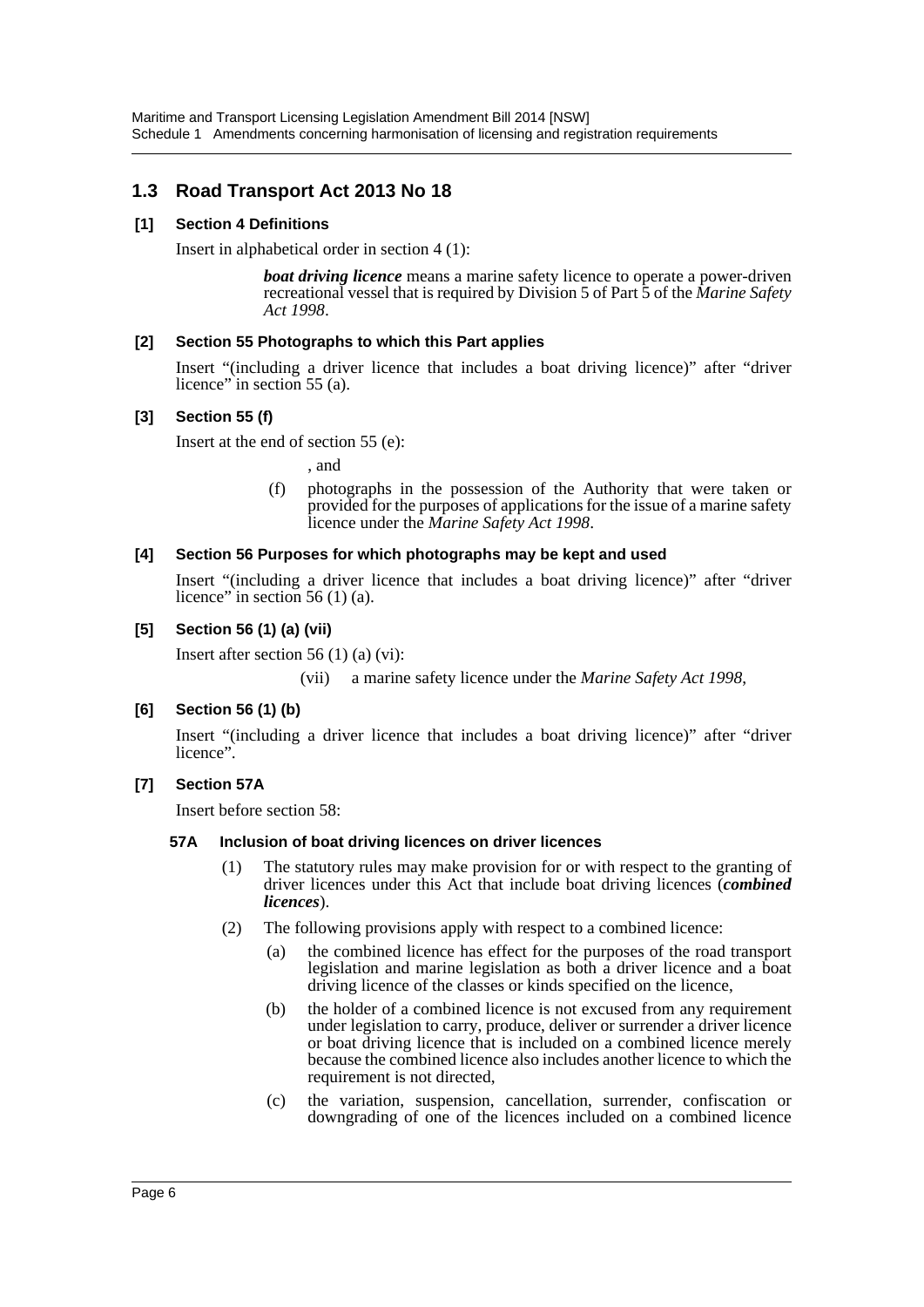does not of itself affect the validity or continued efficacy of the other licence included on the combined licence,

- (d) a person or body entitled under legislation to confiscate a driver licence or boat driving licence may confiscate a combined licence that includes the licence to which the entitlement relates.
- (3) Without limiting subsection (1) or any other relevant statutory rule-making provision, the statutory rules may make provision for or with respect to the following matters:
	- (a) the information about boat driving licences to be included on combined licences (for example, licence numbers and codes identifying licence classes and conditions),
	- (b) the making of applications for combined licences,
	- (c) the surrender of driver licences and boat driving licences to be included on combined licences,
	- (d) the issue, replacement, renewal, surrender and confiscation of combined licences,
	- (e) the provision of information concerning any of the licences included on combined licences,
	- (f) the issue or reissue of boat driving licences or driver licences to replace licences included on combined licences,
	- (g) the modification of specified provisions of the marine legislation or road transport legislation in their application to driver licences or boat driving licences that are included on combined licences.

## (4) In this section:

*confiscation* includes seizure.

*legislation* means an Act or statutory rule made under an Act.

*marine legislation* has the same meaning as in the *Marine Safety Act 1998*. *modification* includes addition, exception, omission or substitution.

*relevant statutory rule-making provision* means a provision of this Act or the *Marine Safety Act 1998* that confers a power to make statutory rules.

#### **[8] Section 257 Certificate evidence**

Insert after item 15 in the Table to section 257 (1):

16 A specified person was or was not the holder of a relevant Australian driver licence that included a specified boat driving licence held by the person.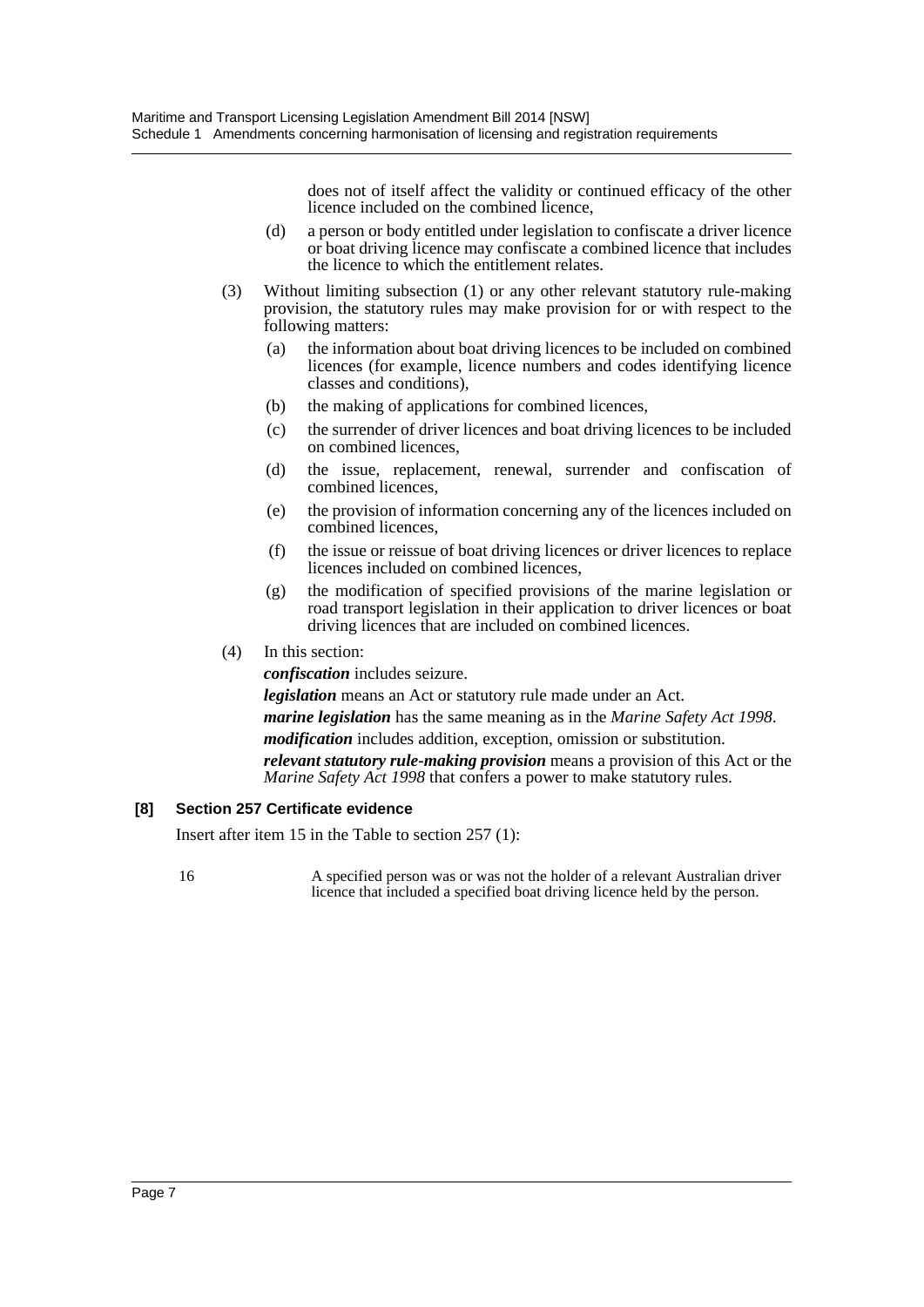# <span id="page-8-0"></span>**Schedule 2 Amendments concerning dangerous goods in ports**

# **2.1 Ports and Maritime Administration Act 1995 No 13**

### **[1] Section 110 Regulations**

Omit section 110 (2). Insert instead:

- (2) Without limiting subsection (1), the regulations may make provision for or with respect to the management of dangerous goods in ports, including (but not limited to) the following:
	- (a) the identification or classification of substances and articles as dangerous goods,
	- (b) the navigation or mooring of vessels carrying dangerous goods,
	- (c) the use, storage or handling of dangerous goods,
	- (d) the use of equipment in connection with the use, storage or handling of dangerous goods,
	- (e) the inspection, examination and testing of dangerous goods and equipment used (or intended for use) in connection with dangerous goods,
	- (f) the making, keeping, inspection and provision of records in connection with dangerous goods,
	- (g) the escape or spillage of dangerous goods,
	- (h) the declaration of the day on which clause 63 of Schedule 18B to the *Work Health and Safety Regulation 2011* (or any provision that is made under the *Work Health and Safety Act 2011* in substitution of that provision) ceases to apply in relation to ports.
- (2A) The regulations may create offences punishable by:
	- (a) in the case of regulations made for the purposes of subsection (2)—a penalty not exceeding 300 penalty units, and
	- (b) in any other case—a penalty not exceeding 100 penalty units.

## **[2] Section 110 (3)**

Insert "guidelines," after "any".